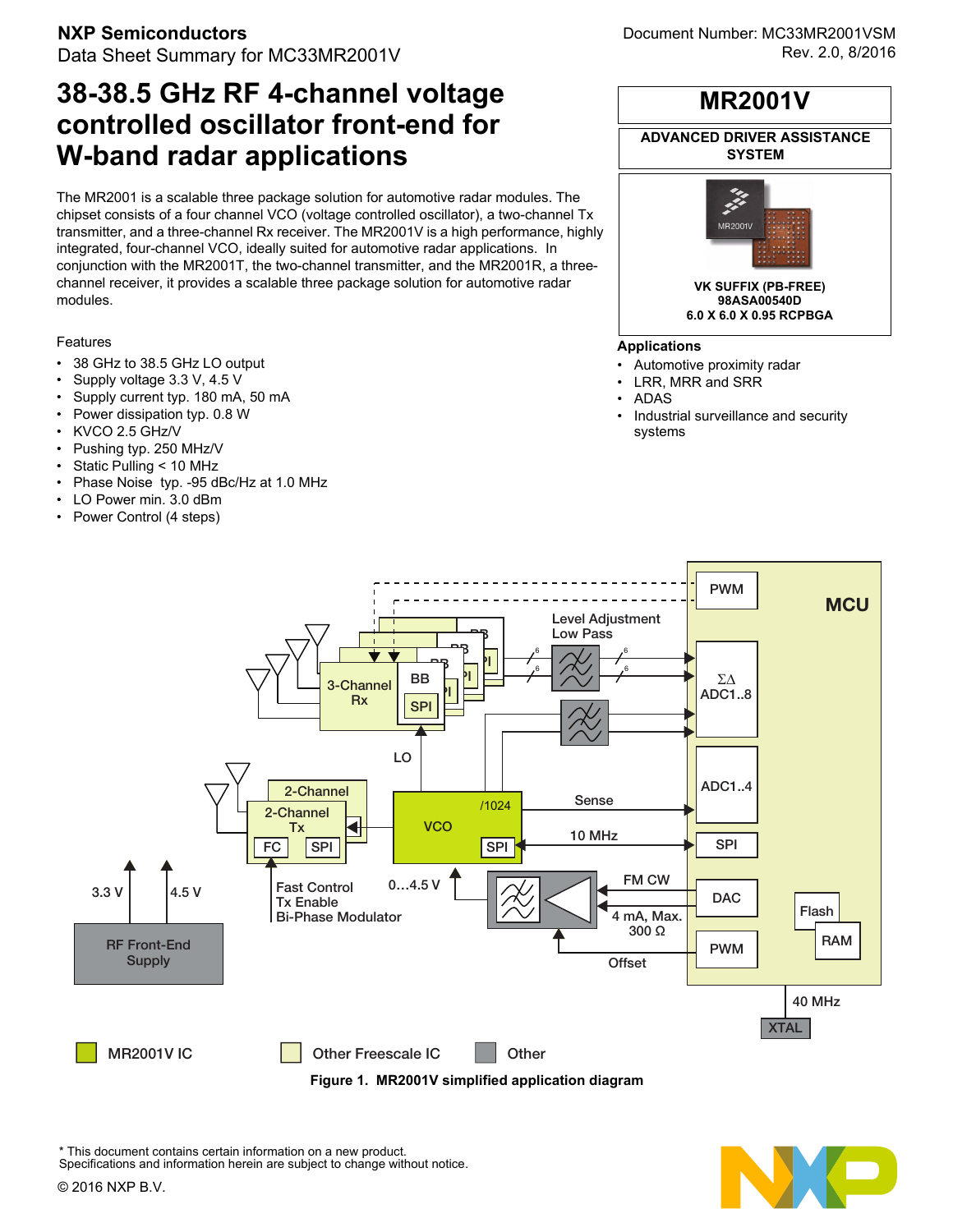### **Table 1. Orderable part variations**

| <b>Part Number</b> | Temperature (temp) | Package                                              | <b>Notes</b> |
|--------------------|--------------------|------------------------------------------------------|--------------|
| MC33MR2001VVK      | -40 °C to 125 °C   | $6.0 \times 6.0$ mm RCP (10 x 11 array) 0.5 mm pitch |              |

Notes

<span id="page-1-0"></span>1. To order parts in Tape & Reel, add R2 to the suffix of the part number.



**Figure 2. MR2001V four-channel VCO block diagram**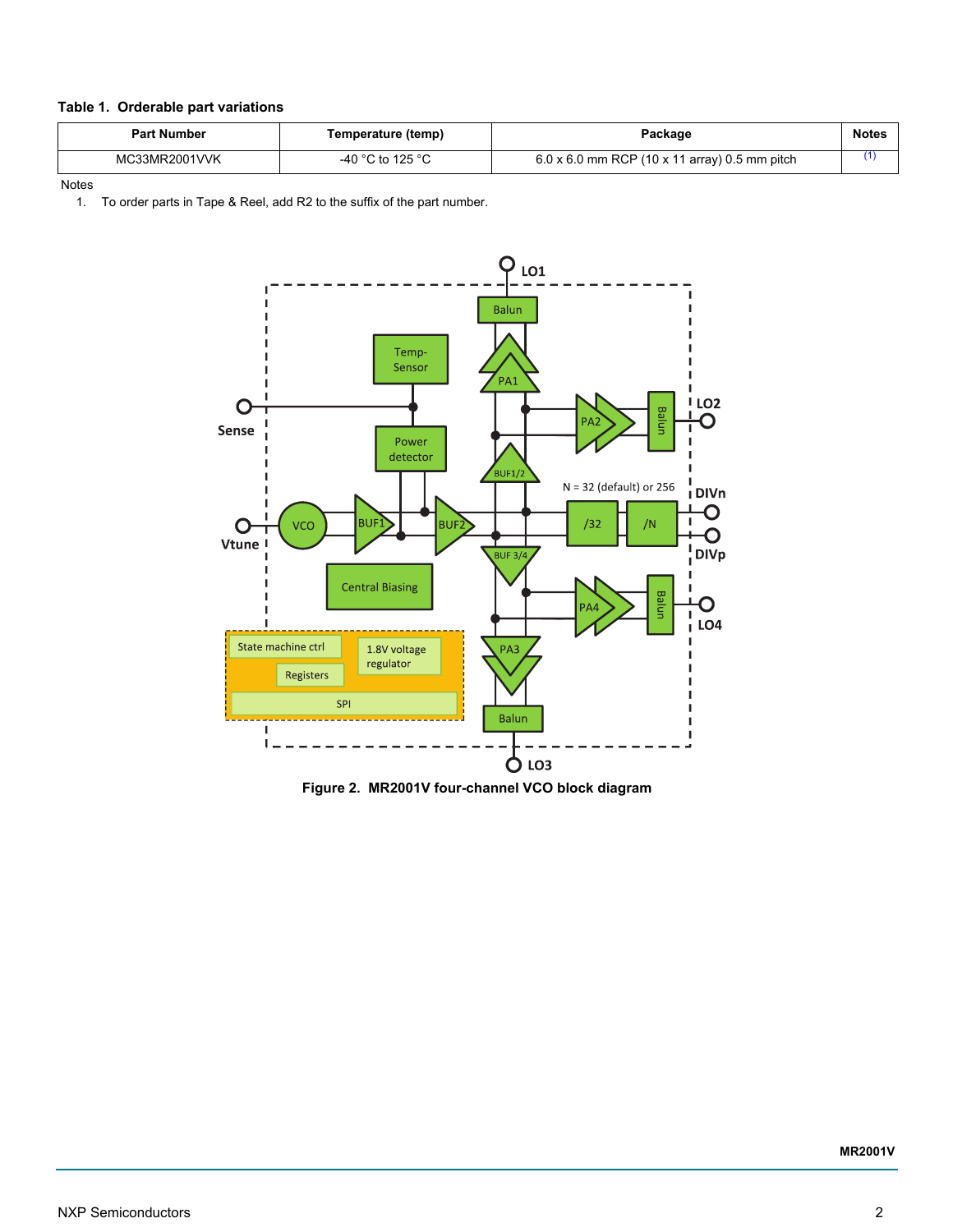1 2 3 4 5 6 7 8 9 1000000 A 0000 00000 OOOO B C  $\circ$ 0000000  $\mathsf D$  $\bigcirc$ 0000000  $\begin{array}{ccc} \circ & \circ & \circ & \circ \circ \end{array}$ E 0000000000 F OO.  $O<sub>O</sub>$ G H 0000000  $O<sub>O</sub>$ J 0000000  $O<sub>O</sub>$ 00000 0000 K L 0000 00000

**Figure 3. MR2001V pinout (ball) diagram**

### **Table 2. MR2001V pin definitions**

| <b>Ball location</b>                                                                                                                                                | <b>Pin function</b>                   | <b>Ball location</b> | <b>Pin function</b>                                        |  |
|---------------------------------------------------------------------------------------------------------------------------------------------------------------------|---------------------------------------|----------------------|------------------------------------------------------------|--|
| A1, B2, B3, B4, B10, C4,<br>C8, C9, D4, E3, E4, F5, F6,<br>G9, H7, H9, J2, J3, J9, K9,<br>L3, L10                                                                   | DC Ground                             | E <sub>2</sub>       | SPI MOSI (master out, slave in)                            |  |
| A2                                                                                                                                                                  | Digital hard reset signal             | E <sub>8</sub>       | 38 GHz LO output channel 3                                 |  |
| A <sub>3</sub>                                                                                                                                                      | Differential Frequency Divider Output | G <sub>10</sub>      | Bandgap reference resistor (positive<br>temperature slope) |  |
| A4                                                                                                                                                                  | Differential Frequency Divider Output | G <sub>3</sub>       | 38 GHz LO output channel 1                                 |  |
| A5, A7, B5, B7, C5, C7, D5,<br>D6, D7, D8, D9, D10, E7,<br>F1, F2, F3, F4, F7, F8, F9,<br>F10, G4, H1, H2, H3, H4,<br>H5, H6, J4, J6, K4, K6, L4,<br>L <sub>6</sub> | <b>RF</b> Ground                      | H <sub>10</sub>      | Bandgap reference resistor (negative<br>temperature slope) |  |
| A8, A9, A10, B8, B9, K1,<br>K <sub>2</sub> , K <sub>3</sub> , L <sub>1</sub> , L <sub>2</sub>                                                                       | 3.3 V Power Supply                    | J <sub>1</sub>       | Output to monitor internal bias nodes via<br>ASCAN         |  |
| <b>B1</b>                                                                                                                                                           | 1.8 V Regulator Output                | J10                  | 4.5 V Power Supply<br>(only for the VCO core)              |  |
| C <sub>1</sub>                                                                                                                                                      | SPI enable (chip enable)              | J <sub>5</sub>       | 38 GHz LO output channel 2                                 |  |
| C10                                                                                                                                                                 | Digital scan test                     | J7, K7, K8, L8, L9   | 3.3 V Power Supply                                         |  |
| C <sub>6</sub>                                                                                                                                                      | 38 GHz LO output channel 4            | K <sub>10</sub>      | <b>Tuning Voltage</b>                                      |  |
| D <sub>2</sub>                                                                                                                                                      | SPI serial clock                      | L7                   | Sensor output (temperature and power peak<br>detector)     |  |
| E1                                                                                                                                                                  | SPI MISO (master in, slave out)       |                      |                                                            |  |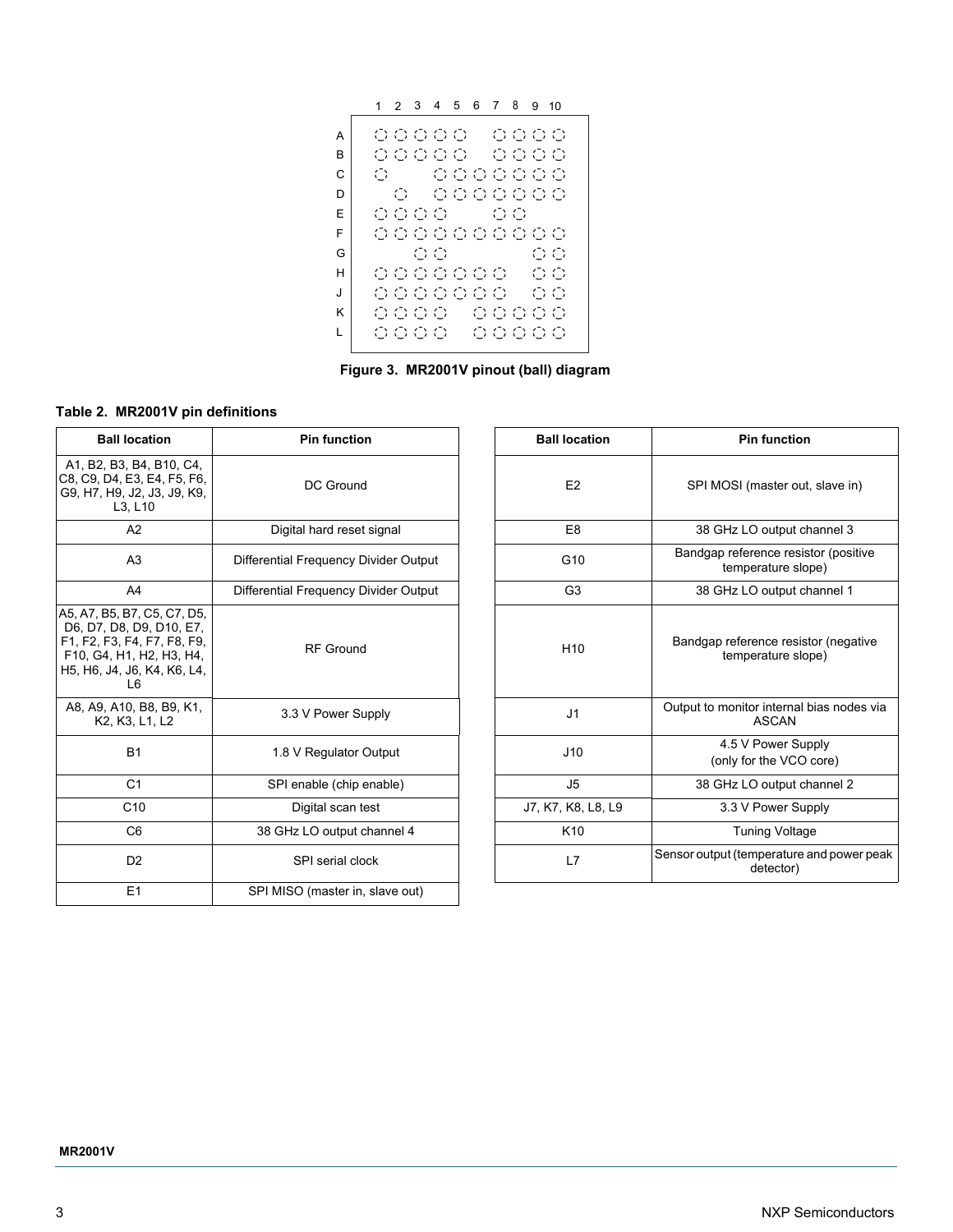## **Table 3. Key parameters**

| Symbol                      | <b>Parameter</b>                                                          |  | Unit  | <b>Notes</b> |
|-----------------------------|---------------------------------------------------------------------------|--|-------|--------------|
| $V_{\rm CC}$                | Supply Voltage (VCO not included)<br>• Nominal supply $\pm 5\%$ variation |  | V     |              |
| $I_{\rm CC1}$               | Supply Current (all channels on, VCO not included)<br>• All channels ON   |  | mA    |              |
| $V_{CC_VCO}$                | VCO Supply Voltage                                                        |  | ν     |              |
| <b>ICC VCO</b>              | <b>VCO Supply Current</b>                                                 |  | mA    |              |
| $P_{DIS}$                   | Power Consumption (all channels ON)<br>• all channels ON, max. power      |  | W     |              |
| Frequency and # of channels |                                                                           |  |       |              |
| <b>KVCO</b>                 | VCO tuning sensitivity ( $\Delta f/\Delta V$ ) at 76-77 GHz               |  | GHz/V |              |

Temp = -40 °C to +125 °C,  $f_{OUT}$  = 38 to 38.5 GHz,  $V_{CC4P0}$  = 4.5 V ±5.0%, and  $V_{CC3P3}$  = 3.3 V ±5.0%, unless otherwise noted.

# **Table 4. Revision history**

| <b>Revision</b> | Date   | <b>Description of changes</b>                                                                                                                                                                    |  |
|-----------------|--------|--------------------------------------------------------------------------------------------------------------------------------------------------------------------------------------------------|--|
| 1.0             | 6/2015 | Initial release                                                                                                                                                                                  |  |
| 2.0             | 8/2016 | Added revision history table<br>Modified the target application lists<br>Corrected SPI access to temperature sensor and graph, and parameters<br>Corrected the parameters on assembly conditions |  |